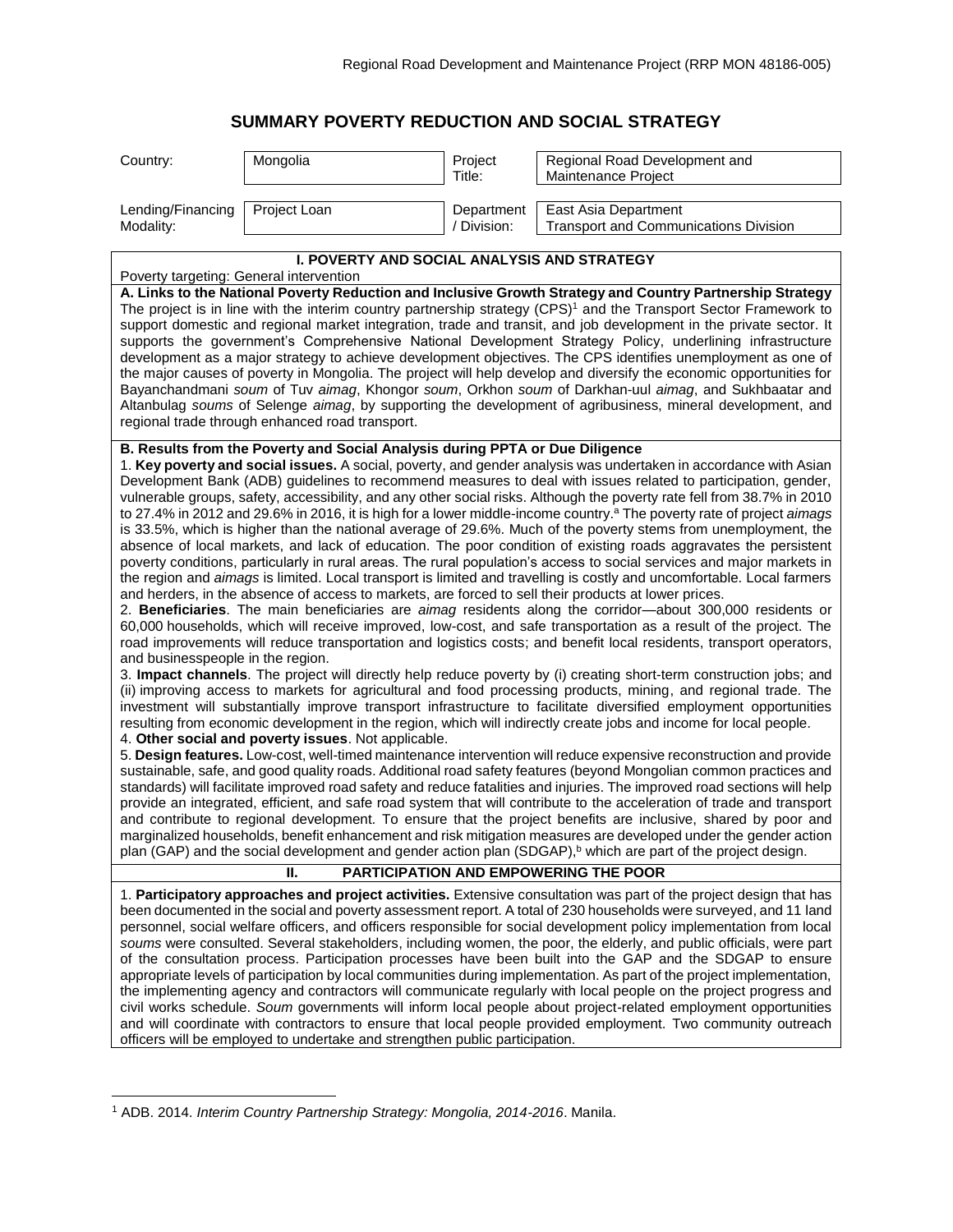2. **If civil society has a specific role in the project, summarize the actions taken to ensure their participation.** During project implementation, the community outreach officers will identify and coordinate with civil society organizations to enhance their participation.

3. **Civil society organizations.** Community outreach officers will identify and coordinate with civil society organizations to seek their participation in enhancing the implementation of measures outlined in the GAP and the SDGAP. Civil society organizations have a specific role in the project activities for consultation and collaboration on the prevention of HIV/AIDS and sexually transmitted infections, sexual harassment, awareness raising on trafficking in persons (TIP), and support for local development initiatives, as described in the GAP and the SDGAP. Detailed information on the targets and activities are in the GAP and the SDGAP.

4. The following forms of civil society organization participation are envisaged during project implementation, rated as high (H), medium (M), low (L), or not applicable (NA):

M Information gathering and sharing M Consultation M Collaboration M Partnership

5. **Participation plan.**  $\Box$  Yes.  $\Box$  No.

The community outreach officers under the GAP and the SDGAP will ensure adequate consultation and participation of civil society organizations, including residents and the poor.

## **III. GENDER AND DEVELOPMENT**

**Gender mainstreaming category:** Effective gender mainstreaming

**A. Key issues.** The social and poverty assessment findings indicate that the status of women in the project area is generally like the status of women in other parts of the country. Lack of higher education, unemployment, and poverty are the main socioeconomic challenges. The registered unemployed population in Selenge *aimag* increased to more than 6,000 unemployed citizens or 5% of the total population (registered), with 3,320 women in December 2017.<sup>c</sup> The total number of female-headed households increased to 3,324 in 2016, which is 10% higher than in 2015. In Darkhan-uul aimag,<sup>d</sup> the number of registered unemployed population is 3,800 including 2,424 women. A total of 3,577 female-headed households were poor in Darkhan-uul *aimag* in 2017.<sup>e</sup>

A significant number of Mongolian victims from rural and poor economic areas are subjected to sexual exploitation in Ulaanbaatar and border areas. During construction, likely issues related to HIV/AIDS, sexually transmitted infections, and TIP need attention. In cooperation with the Mongolian Gender Equality Center, the Adolescents' Development Center, and other stakeholders, the Asia Foundation trained more than 300 border guards, 600 railway officials, and established anti-trafficking networks of community-based organizations.<sup>f</sup> Local and international nongovernment organizations have conducted anti-trafficking awareness raising activities in border provinces, which include project areas such as Khongor and Orkhon *soums* of Darkhan-uul *aimag* and Altanbulag *soum* of Selenge *aimag*. Lack of good transport facilities hampers women's access to social services and markets. Traveling through bad condition roads also makes the journey inconvenient and uncomfortable.

**B. Key actions.** While men and women will benefit from the road improvement, the project has the potential to contribute to the general well-being of women in rural areas through improved access to social infrastructure and services resulting from improved road and transport conditions.

 $\boxtimes$  Gender action plan  $\Box$  Other actions or measures  $\Box$  No action or measure

The GAP has been prepared to ensure gender mainstreaming under the project. The project will directly benefit women through: (i) employment of at least 10% women in construction related jobs, (ii) 40% of women participation in all community consultations and benefit sharing, (iii) livelihood and income generation training for at least 40% of the female-headed households, (iv) development of materials for a public awareness campaign on TIP, and (v) at least 50% women participation in TIP awareness campaign events. The project activities related to TIP will build on existing experience and be conducted in collaboration with local NGOs. Contractors, construction workers, and local authorities will also be sensitized to TIP. In terms of road safety, evidence exists that male drivers are prone to risky road behavior, so road safety awareness activities to be carried out for residents and drivers are included in the GAP and the SDGAP. A road safety awareness building campaign will target communities, schoolchildren, construction workers, and women.

## **IV. ADDRESSING SOCIAL SAFEGUARD ISSUES**

## **A. Involuntary Resettlement Safequard Category:**  $\Box$  A  $\Box$  B  $\Box$  C  $\Box$  FI

1. **Key impacts.** The project outputs do not have any land acquisition and resettlement impact as the works are limited to rehabilitation and maintenance within the existing right-of-way. A resettlement framework has been prepared to guide the preparation of a resettlement plan during project implementation to deal with any unforeseen land acquisition and resettlement impacts.